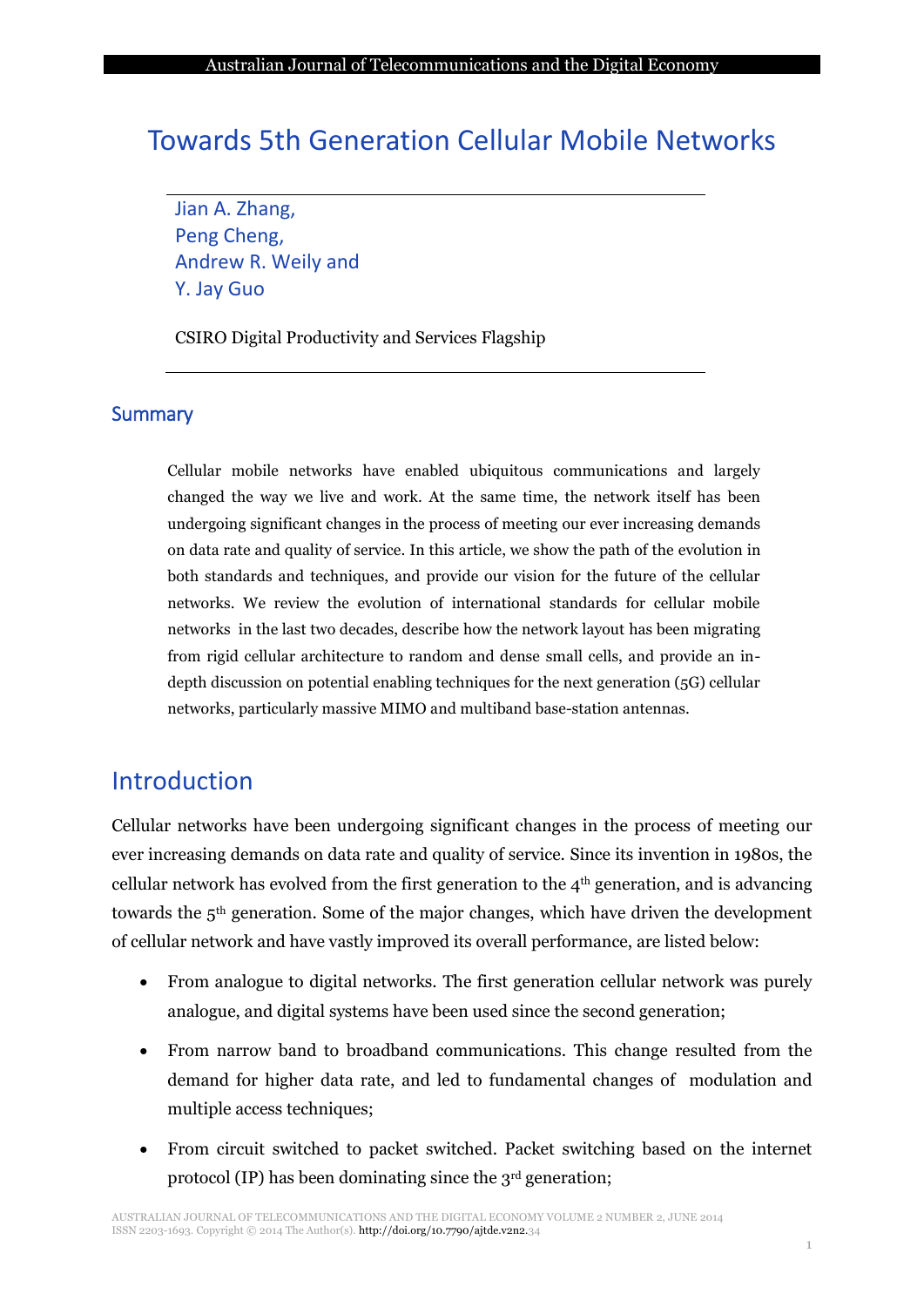- From rigid cellular architecture to random and dense small cells. This change becomes apparent in the 4th generation and is becoming increasingly important in boosting system capacity;
- From hierarchical to flat network structure. Network architecture is becoming simpler to reduce processing complexity and backhaul requirements; and
- From pure base-stations for macro-cells to heterogeneous networks containing various base-station and access devices such as small cells, remote radio heads, and distributed antenna systems.

In this article, we track these changes and demonstrate the evolution of cellular networks in both standards and technologies, and provide our vision for its future. We will first review the evolution of international standards for cellular mobile networks, highlighting their key techniques. We then investigate how the network layout has been migrating from rigid cellular architecture to random and dense small cells, and discuss techniques that are being used to deal with problems associated with such layout variation. We will also provide indepth discussions for potential enabling techniques for the next generation (5G) cellular networks, particularly massive multiple-input multiple-out (MIMO) and multiband basestation antennas.

## Evolution of Mobile Standards from 2G to 5G

Mobile systems have evolved from the first generation to the current fourth generation, and are evolving towards the fifth generation. Mobile standards have evolved approximately at the pace of one generation every five years since the 2nd generation. The evolution of mobile standards from 2G to 5G is depicted in Fig. 1 with key features highlighted. In Table 1, key parameters of some main mobile systems are also listed. For more details, interested readers are referred to [\(Ghosh et al. 2010\)](#page-13-0).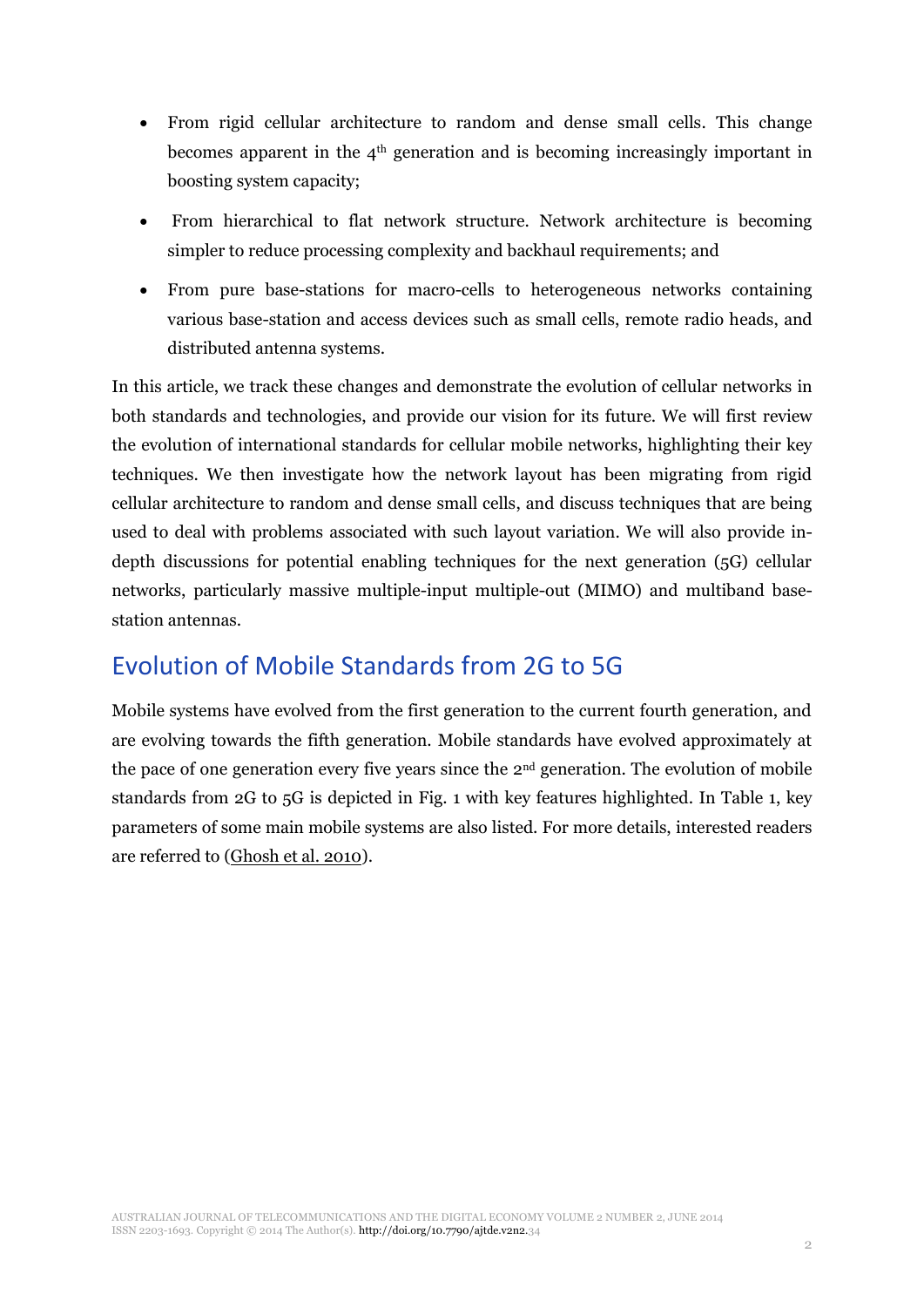

**Figure 1 Evolution of Cellular Mobile Standard from 2G to 5G**

## 2G

2G mobile systems were introduced in early 1990s, and are still being used today. They are mainly based on circuit-switched data transmission, and support voice services. Their evolved systems also support packet-switched and data services such as SMS. Typical 2G systems include the Global System for Mobile Communications (GSM), IS-95 code division multiple access (CDMA), and IS-136 time division multiple access (TDMA) systems. Among them, GSM is the most widely deployed.

### 3G

3G mobile systems provide much higher data rates and better quality of service than 2G systems by using larger bandwidth and primarily code division multiple access (CDMA) techniques. Among the many 3G standards, wideband CDMA (WCDMA), CDMA-2000 and TD-SCDMA are most widely used. WCDMA and CDMA-2000 are evolutions of GSM and IS-95 CDMA, respectively, while TD-SCDMA is a new standard proposed for operation in unpaired spectrum using time division duplexing. Due to the popularity of GSM, WCDMA is still the most popular 3G system in the world.

The first WCDMA standard was published in 1999. Its air interface is based on wideband CDMA, where a single data symbol is spread to multiple samples of chips by multiplying with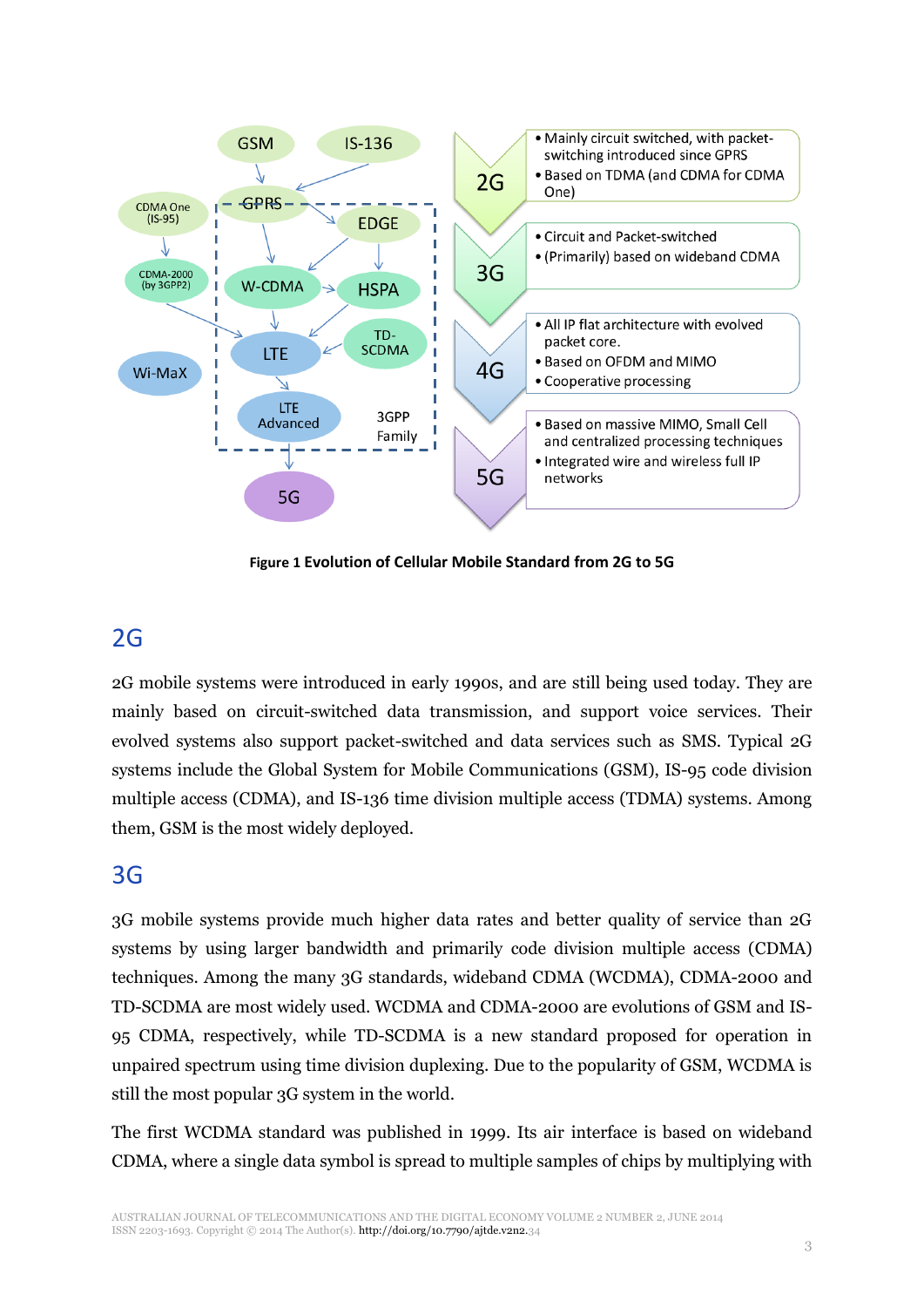a pseudo-random sequence. Alamouti space-time coding is also introduced to achieve transmit diversity. At the network layer, WCDMA retains the basic architecture of GSM/GPRS networks, with network elements enhanced for 3G capabilities. Starting from 2002, high-speed packet access (HSPA) was introduced to achieve higher-speed downlink and uplink packet access by using new techniques such as multicode transmission, short transmission time interval, adaptive modulation and coding, fast dynamic scheduling and hybrid automatic repeat request.

### 4G

The first long term evolution (LTE) standard was released in 2009 as 3GPP release 8 [\(http://www.3gpp.org/specifications/releases/72-release-8\)](http://www.3gpp.org/specifications/releases/72-release-8). Enhanced versions since release 10 in 2011 are known as LTE-Advanced standards. Although LTE does not meet the requirements of ITU for 4G wireless standard such as 1 Gbps peak data rate for pedestrian users, it, together with LTE-Advanced, are referred to as 4G systems due to several major changes they share, compared to 3G systems.

The major differentiating techniques between 4G and 3G include orthogonal frequency division multiplexing (OFDM); channel dependent multiuser resource scheduling; multiantenna; and IP-based flat network architecture. OFDM has many advantages for broadband communications, such as low complexity equalisation in dense multipath channels, simple implementation complexity and flexibility in supporting multiple access. Since mobile users can have uncorrelated multipath channels, it is possible to allocate frequency subcarriers to users with the lowest attenuation at these subcarriers to achieve maximum diversity. Multiantenna techniques, MIMO in particular, are also extensively used in 4G, including transmit diversity, beamforming, spatial multiplexing and multiuser MIMO (also known as spatial division multiple access, SDMA). The application of these techniques gives a large improvement in the data rate and reception performance. Besides the major changes in airinterface, the other radical aspect of 4G is the flat radio and core network architecture, which means fewer nodes and a less hierarchical structure for the network. In such a flat architecture, all services are supported on the IP packet network.

Compared to LTE, LTE-Advanced achieves higher data rates, spectral efficiency and spectral efficiency per coverage area. In particular, it uses wider bandwidth through Carrier Aggregation (CA); enhanced multi-antenna techniques such as downlink MIMO up to 8x8; multiuser MIMO, and uplink MIMO up to 4x4; heterogeneous network (HetNet) and Coordinated MultiPoint (CoMP) techniques. Carrier aggregation combines multiple channels, ranging from initially two 10 MHz channels to 45 being defined, to enable a cellular network to boost the data rate. The concept is also being extended to facilitate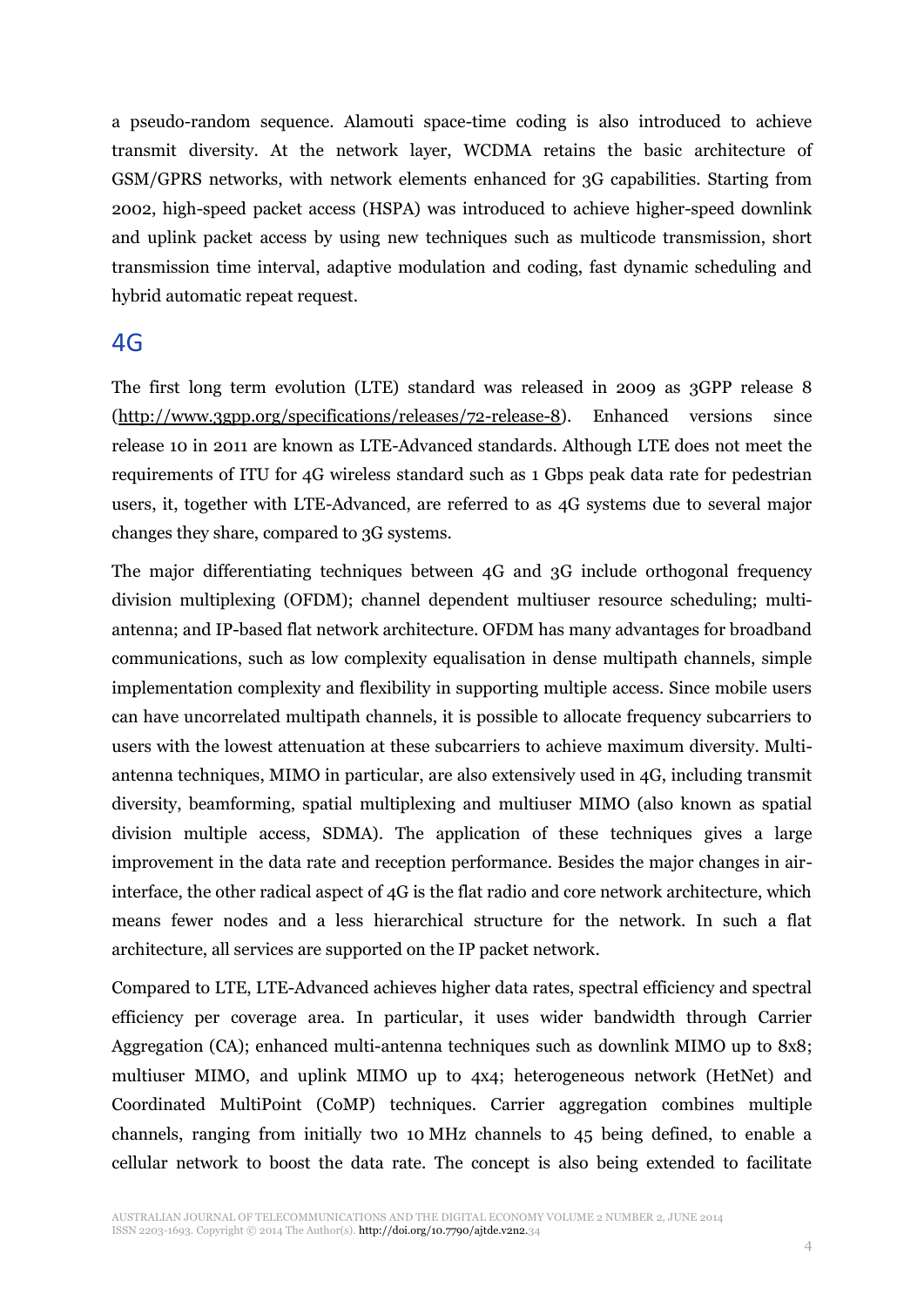aggregation across adjacent cells on the same carrier for load balancing (known as MultiFlow), and aggregation across paired and unpaired spectrum (LTE FDD and TDD). A HetNet is formed of a mixture of macro-, micro- and pico- base stations serving areas of different sizes. Different cells collaborate through CoMP techniques to mitigate interference and improve network performance. Small cells become the future of cellular evolution, as will be discussed in detail in next Section.

Currently, LTE-Advanced is being further improved to address the mobile data capacity challenges, such as extension to unlicensed spectrum bands in particular the 5 GHz ISM band, WiFi offloading, and LTE for broadcasting [\(Qualcomm 2014\)](#page-13-1).

### 5G

Currently, 5G mobile networks are still a vision with the technical specifications yet to be written. It is estimated that 5G may be introduced in the late 2010s. Five disruptive technologies for 5G are described in [Boccardi et al. \(2014\)](#page-13-2), including device-centric architectures, millimetre wave, massive MIMO, smarter devices and native support for machine-to-machine communications. The following techniques, in our opinion, could become the foundations of 5G:

- x Small cell and centralised processing architecture such as the cloud radio access network (C-RAN), which combines wired and wireless networks and can significantly increase system capacity and provide great flexibility in dealing with network dynamics;
- Massive MIMO techniques which use a very large number of antennas to suppress interference and increase spatial multiplexing capabilities for both single and multiple users;
- Smart base-station multiband antenna array and millimetre wave hybrid array techniques, which are low-cost and efficient solutions to implementing small cell and massive MIMO technologies.

An in-depth review of these techniques is further provided in each of the following three sections.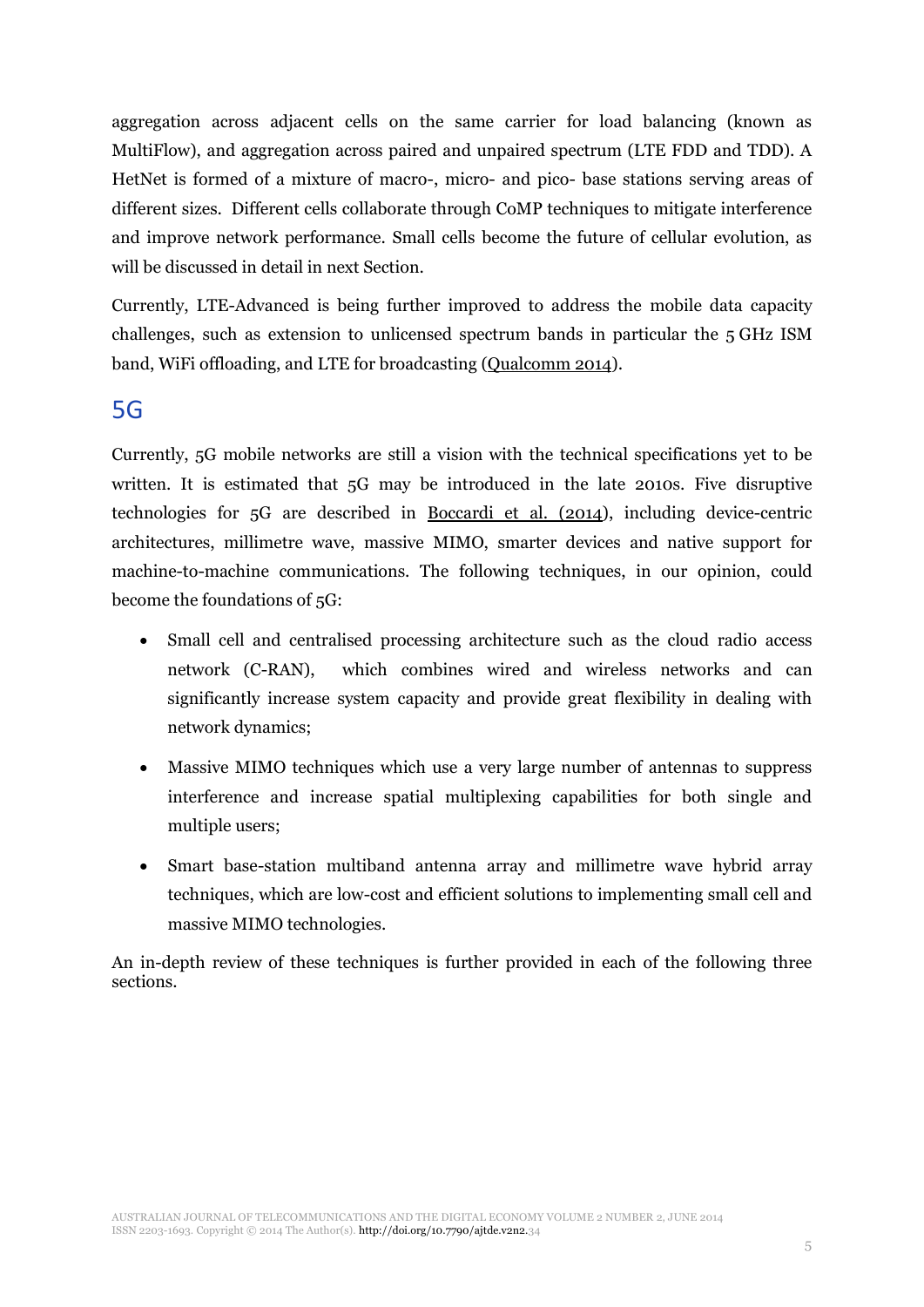|                                                   | <b>GSM</b>                                | <b>WCDMA</b>                                       | LTE/LTE-<br><b>Advanced</b>                                                                                   | 5G (Possibility)                                                |
|---------------------------------------------------|-------------------------------------------|----------------------------------------------------|---------------------------------------------------------------------------------------------------------------|-----------------------------------------------------------------|
| <b>Frequency</b><br><b>Bands</b>                  | 850/900 MHz,<br>$1.8/1.9$ GHz             | 850/900 MHz;<br>$1.8/1.9/2.1$ GHz                  | New spectrum:<br>700 MHz;<br>$1.5/2.6$ GHz                                                                    | New spectrum at<br>millimeter wave<br>band from 28 to<br>95 GHz |
| <b>Channel</b><br><b>Bandwidth</b>                | 200 KHz                                   | 5 MHz                                              | $1.4, 3, 5, 10, 15$ and<br>20 MHz                                                                             | Up to a few hundred<br><b>MHz</b>                               |
| <b>Modulation</b>                                 | <b>GMSK</b>                               | $QPSK (+ 16QAM)$<br>and 64QAM for<br>HSPA)         | QPSK, 16QAM and<br>64QAM                                                                                      | Higher modulation<br>256QAM                                     |
| <b>Channel</b><br><b>Coding</b>                   | Convolutional<br>Coding                   | Convolutional<br>Coding                            | Convolutional,<br>Turbo and LDPC<br>Coding                                                                    | Low density parity<br>check (LDPC)<br>coding                    |
| <b>Multiple</b><br><b>Access</b><br><b>Scheme</b> | TDMA, FDMA                                | CDMA, TDMA                                         | OFDMA,<br><b>SC-FDMA</b>                                                                                      | <b>OFDM</b>                                                     |
| <b>Peak</b><br><b>Data</b><br>rate                | 107 Kbps<br>(GPRS);<br>384 Kbps<br>(EDGE) | 384-2048 Kbps;<br>3.6-14.4 Mbps<br>(HSPA Downlink) | LTE: 300 Mbps<br>(Downlink);<br>75 Mbps (Uplink);<br>LTE-Advanced:<br>1 Gbps (Downlink);<br>500 Mbps (Uplink) | Tens of Gbps                                                    |
| <b>Latency</b> (ms)                               | 700 (GPRS)                                | $200$                                              | $30$                                                                                                          | lower latency                                                   |

## Evolution of Cellular Layout

The cellular concept was a breakthrough in mobile communications. By dividing a large area into several smaller areas and replacing a single high-power transmitter with several lowerpower ones, system capacity can be significantly increased. Automatic handover is applied to support mobile users moving between different cells. The cellular layout has experienced significant changes since its invention.

Traditional cellular networks (1-3G) have a regular cellular architecture, as shown in Fig. 2a. Each base-station is located in the centre of the cell, and each cell covers a similar area. Each cell uses a fraction of the total available spectrum and the same frequencies can be reused in sufficiently separated base stations. In such a cell architecture, the capacity of each cell is similar and hence it is inefficient in supporting a "hotspot" where the capacity demand is much larger than the average. Users at the edge of a cell can also have inferior performance due to increased signal attenuation and co-channel interference.

To satisfy non-uniform capacity requirements and to increase system capacity, the cell size becomes smaller, and the shape of cells become less regular. In particular, HetNet cells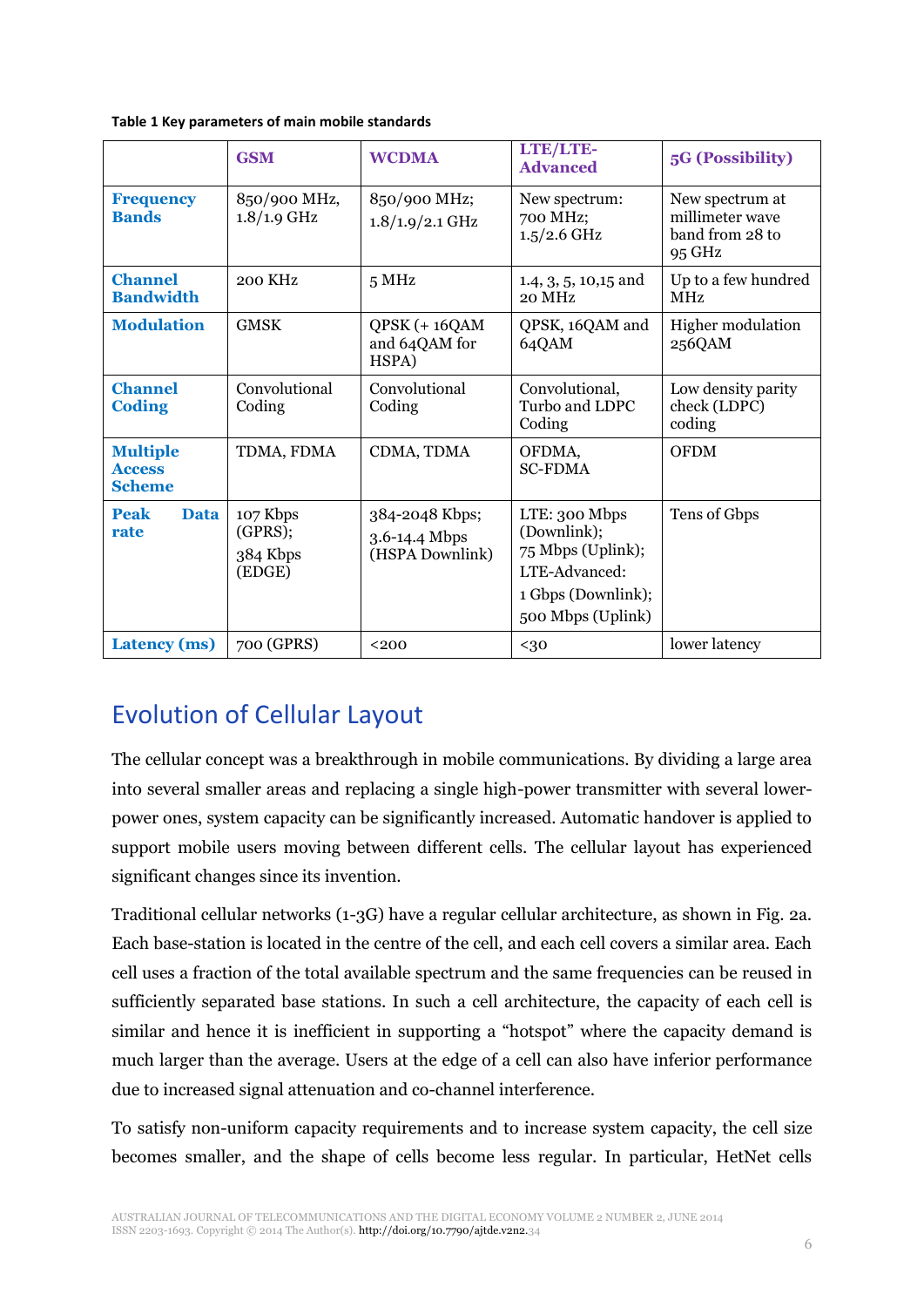overlap with each other, and one large cell can even contain several smaller cells, as shown in Fig. 2b where two smaller cells are located within the cell outlined in red. Such a HetNet cell architecture can efficiently support "hotspots", adapt to different capacity requirements and largely increase the overall system capacity. However, co-channel interference becomes a major problem. 3GPP Release 11 and beyond have proposed many efficient approaches to support HetNet and solve its interference problem, such as CoMP and Range Expansion.

CoMP is designed to enable neighbouring cells to collaborate with each other, particularly in supporting users at the edge of the cell. Depending on the scheduling complexity and the capacity of the backhaul links between base stations, three types of CoMP techniques can be applied, including coordinated scheduling and coordinated beamforming, joint transmission and transmission point selection [\(Lee et al. 2012\)](#page-13-3).

Range Expansion refers to a set of interference management tools that enable the association of more users to small cells to increase the overall network capacity [\(Lopez-Perez et al. 2011\)](#page-13-4). Two key techniques, enhanced Inter Cell Interference Coordination (eICIC) from the network side and Interference Cancellation (IC) from the device side are the core of Range Expansion. Cells use eICIC to coordinate resource scheduling to minimize co-channel interference, and mobile devices use advanced IC techniques to connect to small cells even at very low signal to noise ratio (SNR).

Small Cell techniques are the future of mobile communications. Cells are becoming denser and the cell setup is becoming more random, as show in Fig. 2c. A base station is deployed primarily on demand without considering location optimisation. It can even be randomly deployed by users rather than the operator, in an integrated wired and wireless network such as the mobile over FTTx (MoF) networks [\(Zhang et al 2013\)](#page-14-0). As discussed in [\(Zhang 2013\)](#page-14-0), among many enabling techniques for such dense and random networks, self-organised networks (SON) and centralised processing are two critical ones.

SON techniques enable small cells to be deployed like plug-and-play devices. Each new small cell can obtain its neighbouring cell information via either self-calibration or a central controller, and automatically complete its resource configuration with little manual intervention. Centralised processing is an efficient solution to the severe co-channel interference problem in such dense small cells. A centralised processing network such as C-RAN can use distributed MIMO techniques to increase spatial multiplexing gain and achieve spatial division multiplexing access, hence solve co-channel interference and largely increase spectrum efficiency. To exploit the power of centralised processing, small cells can be recast as relaying nodes, and many baseband processing functions can be shifted from small cell base stations to a central point. The central baseband processing can also flexibly adapt to various channel and network dynamics using powerful general purpose processors.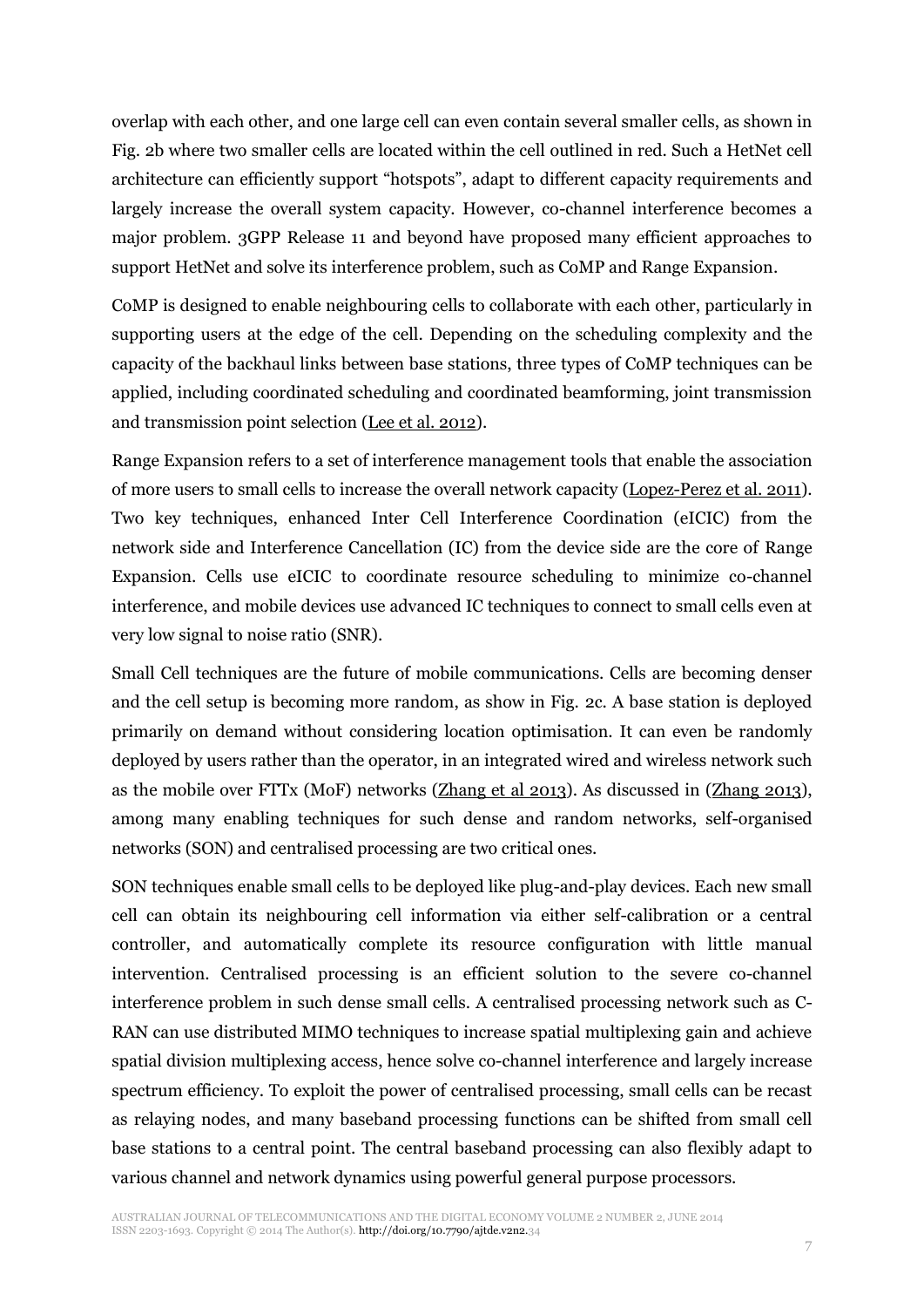

(a) Traditional regular cellular architecture



(b) 4G Heterogeneous cellular architecture



(c) Future denser and random cellular architecture

#### **Figure 2 Evolution of Cellular Architecture.**

## Massive MIMO – A Solution to the Spectrum Crunch

To meet the increasing demand for wireless broadband services from fast-growing mobile users over the next decade, a potential technology termed massive MIMO [\(Rusek et al. 2013\)](#page-14-1) (also known as large-scale MIMO, full-dimension MIMO, or hyper-MIMO) has emerged to further reap the benefits of utilising multiple antenna technology and promises orders-ofmagnitude improvements in spectral-efficiency over 4G LTE-Advanced. With a large number of antennas (possibly hundreds or even thousands) at the wireless transmitter, the massive MIMO technology can not only improve link reliability, but also increase the radiated energy efficiency due to significant array gains [\(Ngo et al. 2013\)](#page-13-5). Combining massive MIMO technology with time- and frequency-division multiplexing, the base station offers the possibility to transmit multiple messages for multiple terminals on the same time-frequency resource using SDMA, providing much higher multiplexing gains. The active terminals being served are much less than the antenna elements at the base-station in a massive MIMO system. Such disparity helps make the simplest precoding-decoding algorithms nearly optimal, and also enables flexible user scheduling and resource allocation.

While conventional MIMO techniques have been extensively studied both in the literature and practice, massive MIMO is still an emerging field where rigorous performance analysis and feasible engineering methodologies are limited. In this section, we present an overview of opportunities and challenges for massive MIMO.

## Benefits of Massive MIMO

Employing a large number of antennas in a massive MIMO system brings a lot of benefits, some of which are specified as follows.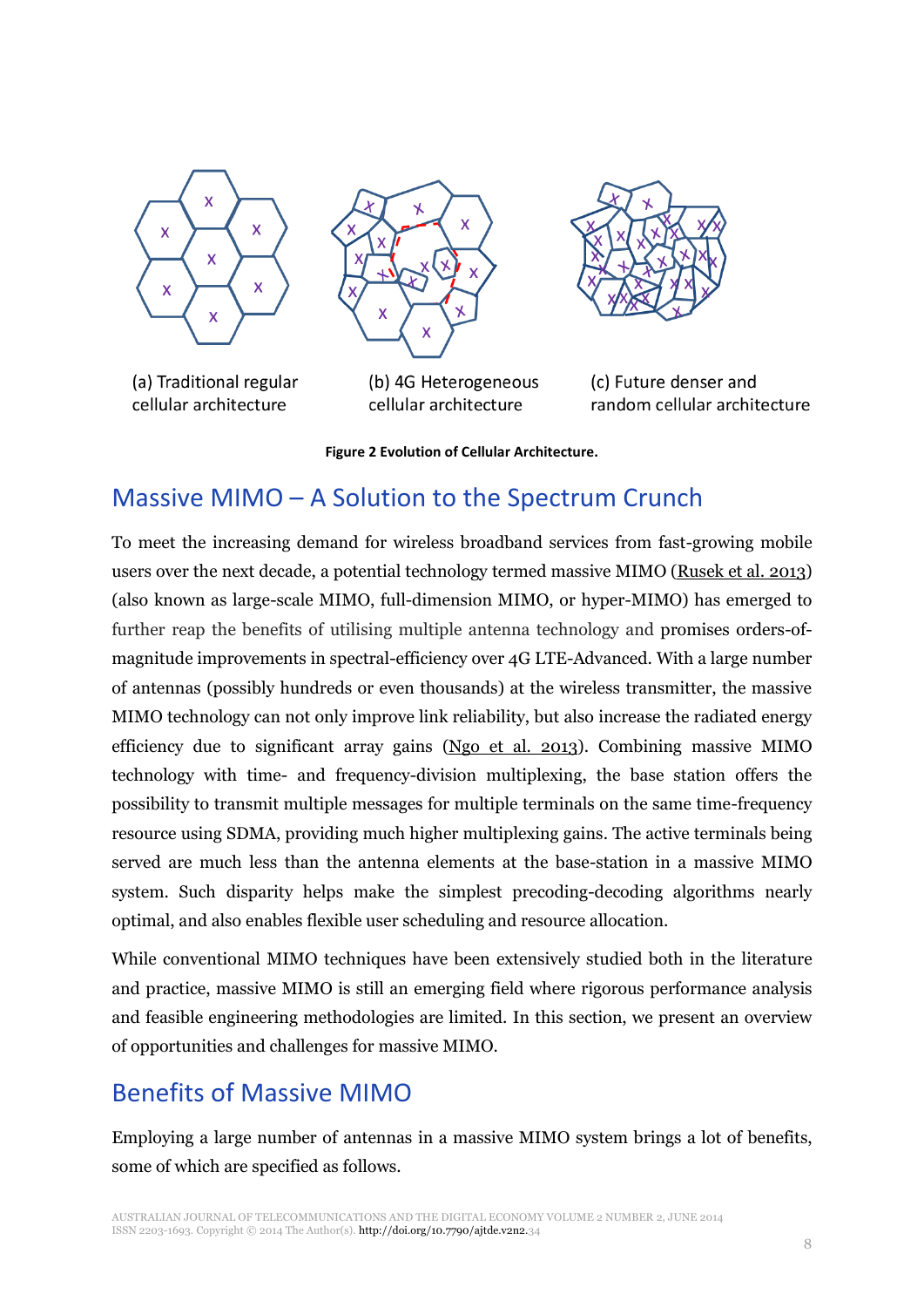- x **Massive MIMO can largely increase the link reliability and the data rate.** Theoretically, in a point-to-point MIMO link with *N* transmit and *M* receive antennas, the probability of link outage is proportional to *SNR-NM*, which indicates that the link performance can be greatly improved with increased number of antennas. On the other hand, the achievable rate scales as *min (N, M) log (1+SNR)*, which offers the possibility of achieving high data rates using large *N*, *M* without requiring an increase in bandwidth. The gains in point-to-multipoint multiuser systems will be more considerable, as such systems allow the transmitter to communicate with several co-channel terminals on the same time-frequency resource simultaneously.
- x **Massive MIMO makes the channel matrix deterministic.** When the dimension of the random channel matrix is large, the distribution of its singular values becomes less sensitive to the actual distribution of the entries of the channel matrix. This means that the randomness of the channel observed in the small array regime starts to appear deterministic. Typically, the channel matrix tends to be well conditioned and the users are effectively spatially separated. This variation results in several advantages in large dimensional signal processing. For example, both theoretical analysis and measurements conducted in practice verify the asymptotic orthogonality between channels of different users. Therefore, simple linear processing techniques such as maximum-ratio combining for the uplink and maximum-ratio transmission for the downlink come close to the optimal performance bounds.
- x **Massive MIMO can be constructed with inexpensive, low-power units.** The aim of massive MIMO is to offer all the benefits of conventional MIMO, but on a large scale, via simple, cheap and low-power hardware implementation. With massive MIMO, expensive power amplifiers are substituted by many low-cost low-power units. In terms of energy efficiency, this practice shows significant advantages over the classical MIMO architecture.
- x **Massive MIMO can simplify the multiple access layer.** Based on the law of large numbers, the deterministic channel makes frequency domain scheduling unnecessary. Each subcarrier in a massive MIMO-OFDM system will approach the same channel gain. Each terminal can be allocated the whole bandwidth, which renders most of the physical layer control signaling redundant.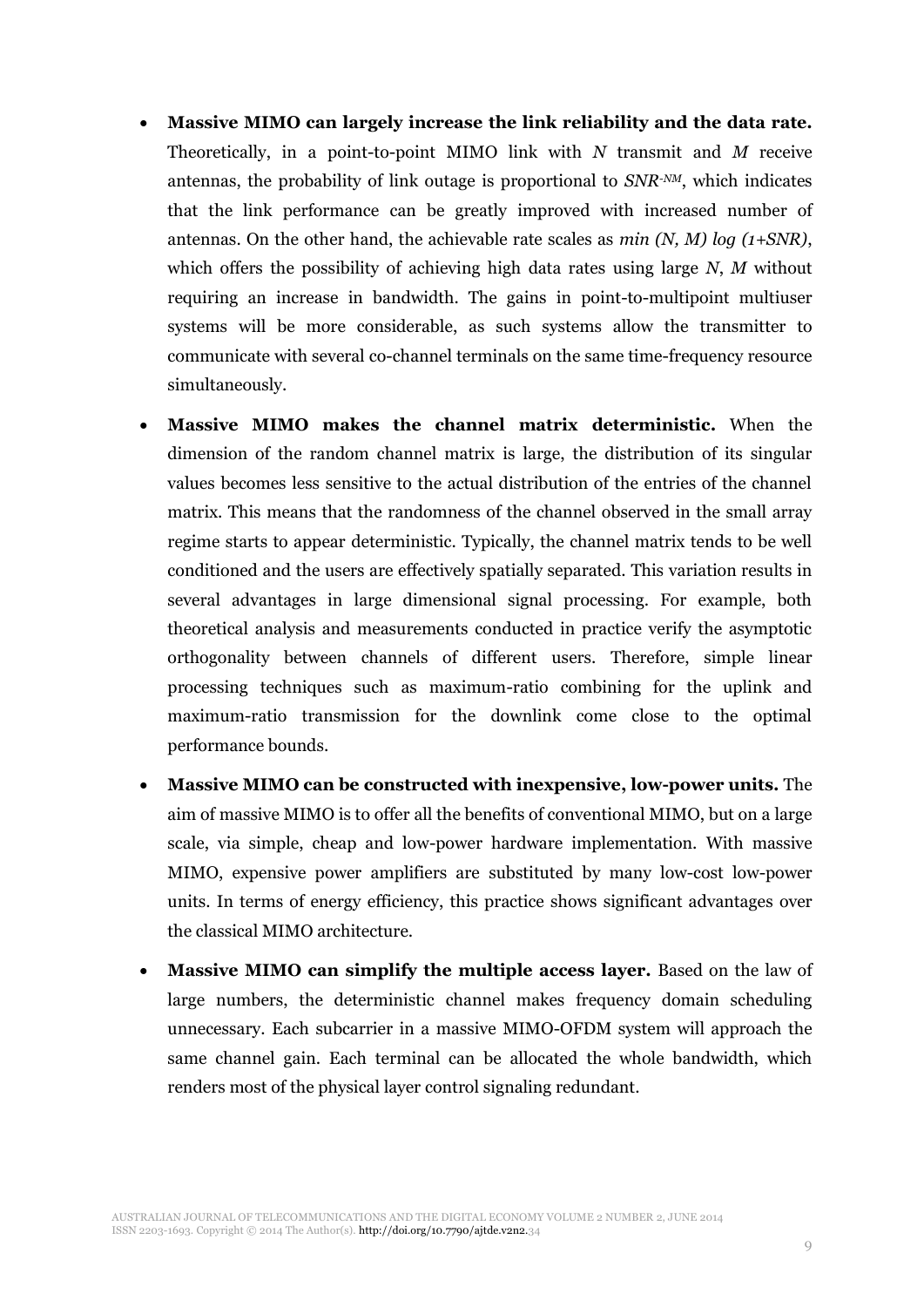# Challenges of Massive MIMO

Massive MIMO systems with hundreds or thousands of antennas can enable multi-gigabit rate transmissions at high spectral efficiency. However, several technical challenges need to be tackled in realising such large MIMO systems. Some of the challenges include:

- **Acquisition of Channel State Information.** To achieve the multiplexing gains of massive multiuser MIMO systems, it is crucial to employ precoding techniques at the transmitter to suppress co-channel interference. However, deploying multiuser precoding requires each user's channel state information (CSI) be made available to the transmitter. Acquisition of CSI essentially limits the capacity of any precoding schemes. In the massive MIMO context, when accurate calibration of the hardware chains is performed, the TDD technique is applied to exploit channel reciprocity in order to simplify the procedure of obtaining channel state information. However, this problem becomes more challenging for Massive MIMO-OFDM FDD systems, where the CSI required by the transmitter increases prohibitively with the number of transmit antennas and subcarriers. As such, high CSI overhead of the massive MIMO-OFDM channel is likely to make conventional feedback algorithms inefficient. Novel CSI feedback schemes to reduce the CSI feedback to a large extent are highly desired.
- x **Massive Array Hardwares and Architectures.** In practice, the implementation of massive antenna arrays needs some collocated structures such as linear arrays for antenna allocation. When increasing the number of parallel antennas and associated radio frequency (RF) chains, the size and cost-efficiency of individual RF chains become increasingly critical. A potential approach is to use the classical directconversion radio (DCR) architecture; however, DCR suffers from in-phase quadrature-phase (I/Q) imbalance, and the impacts of such RF imperfections might be aggregated in the massive antenna array.
- Pilot Contamination. Ideally, every terminal in a massive MIMO system is assigned an orthogonal uplink pilot sequence. Due to the lack of an adequate number of orthogonal pilot sequences at the duration of the coherence interval in practice, channel estimates obtained in a given cell will be impaired by pilots transmitted by users in neighbouring cells [\(Jose et al. 2011\)](#page-13-6). Pilot contamination results in corruption of precoding matrices used by base stations and causes significant intercell interference. The inter-cell interference causes the saturation effect, where the system throughput fails to grow with the number of base station antennas, thereby undermining the value of massive MIMO systems. One solution to this problem is to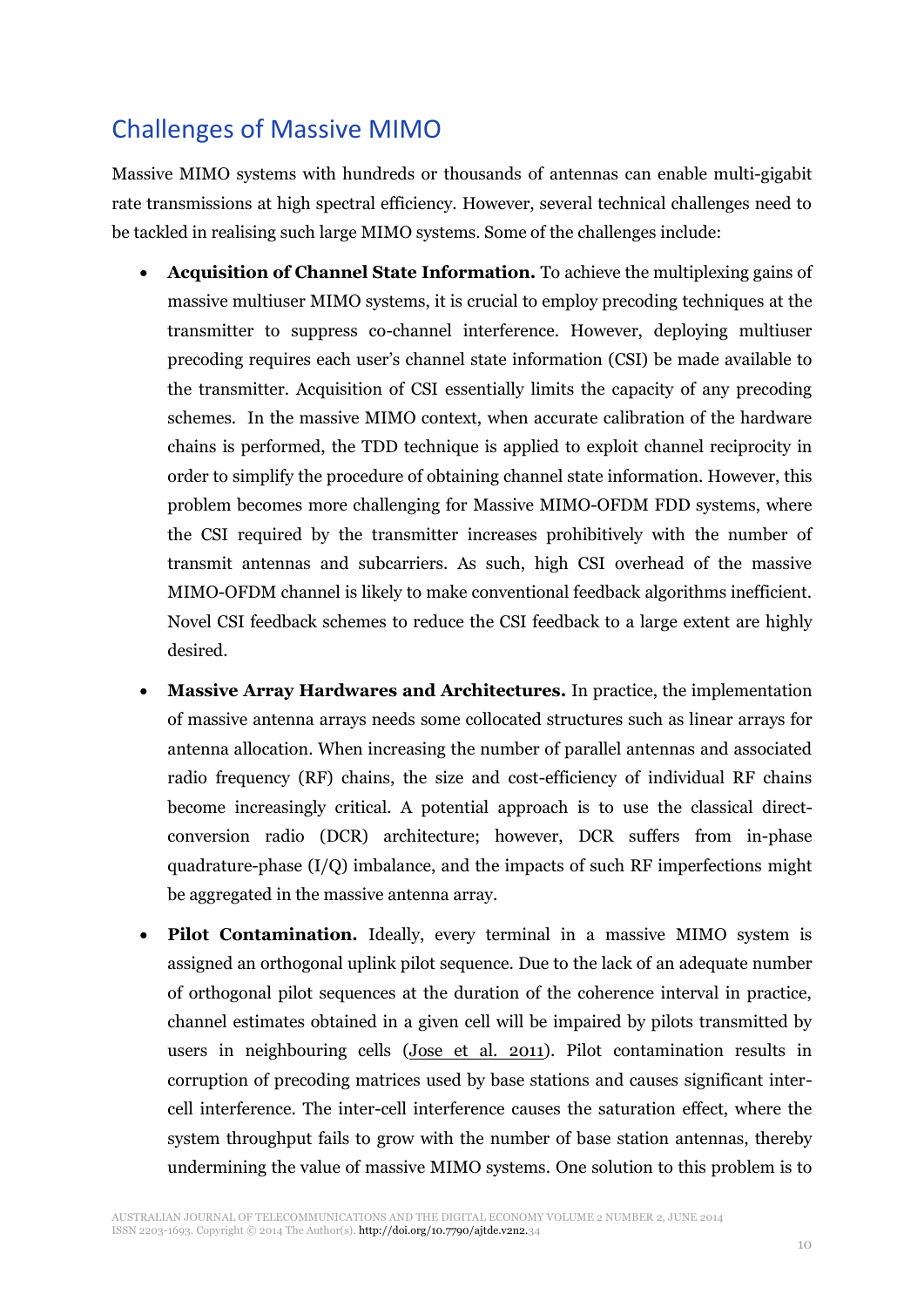design clever channel estimation algorithms or employ some new precoding techniques such as pilot contamination precoding schemes.

x **Low Complexity Large-Dimension MIMO Signal Processing.** Low complexity signal processing algorithms for synchronisation, signal detection, precoding, channel estimation, and channel decoding are critical for practical implementation of massive MIMO systems. On the one hand, the favourable action of the law of large numbers can greatly facilitate the precoding design and the signal detection. On the other, signal processing such as channel estimation turns out to be more challenging since the number of training slots needed for pilot transmission grows linearly with the number of transmit antennas [\(Hoydis et al. 2013\)](#page-13-7).

# Base Station Antennas – Towards Smart and Multiband Arrays

As the cellular network standards have evolved, so too have the requirements on base station antennas. High performance base station antennas are crucial to the successful operation of any cellular network. Precisely engineered radiation patterns of base station antennas ensure efficient reuse of frequency and enable the channel capacity to be maximised by optimising the coverage of the intended users. There exist certain similarities between 3G and 4G antennas such as [\(Chen & Luk 2009\)](#page-13-8):

(1) the use of dual slant-polarisation oriented in the +/-45 degree direction,

(2) a half power beamwidth with a typical value of 65 degrees in the azimuth or horizontal plane,

- (3) beam shaping in the elevation plane to reduce the sidelobes above the main beam and minimise the interference to adjacent cells,
- (4) the ability to tilt the main beam in the elevation plane by values in the range of 1 to 10 degrees through electrical or mechanical means, and
- (5) the need to keep passive intermodulation products low.

However, 4G base station antenna hardware has also increased in complexity compared to 3G equipment, in order to support the advanced features and higher data rates of 4G networks.

Two major advances of current state-of-the-art 4G base station antennas are multiband operation and the inclusion of independent multiple arrays in a single panel antenna. Typical requirements for "lowband" frequencies are from 698-960 MHz, a bandwidth of 31.6%, while for "highband" operation the antenna frequency coverage should be 1710-2690 MHz, a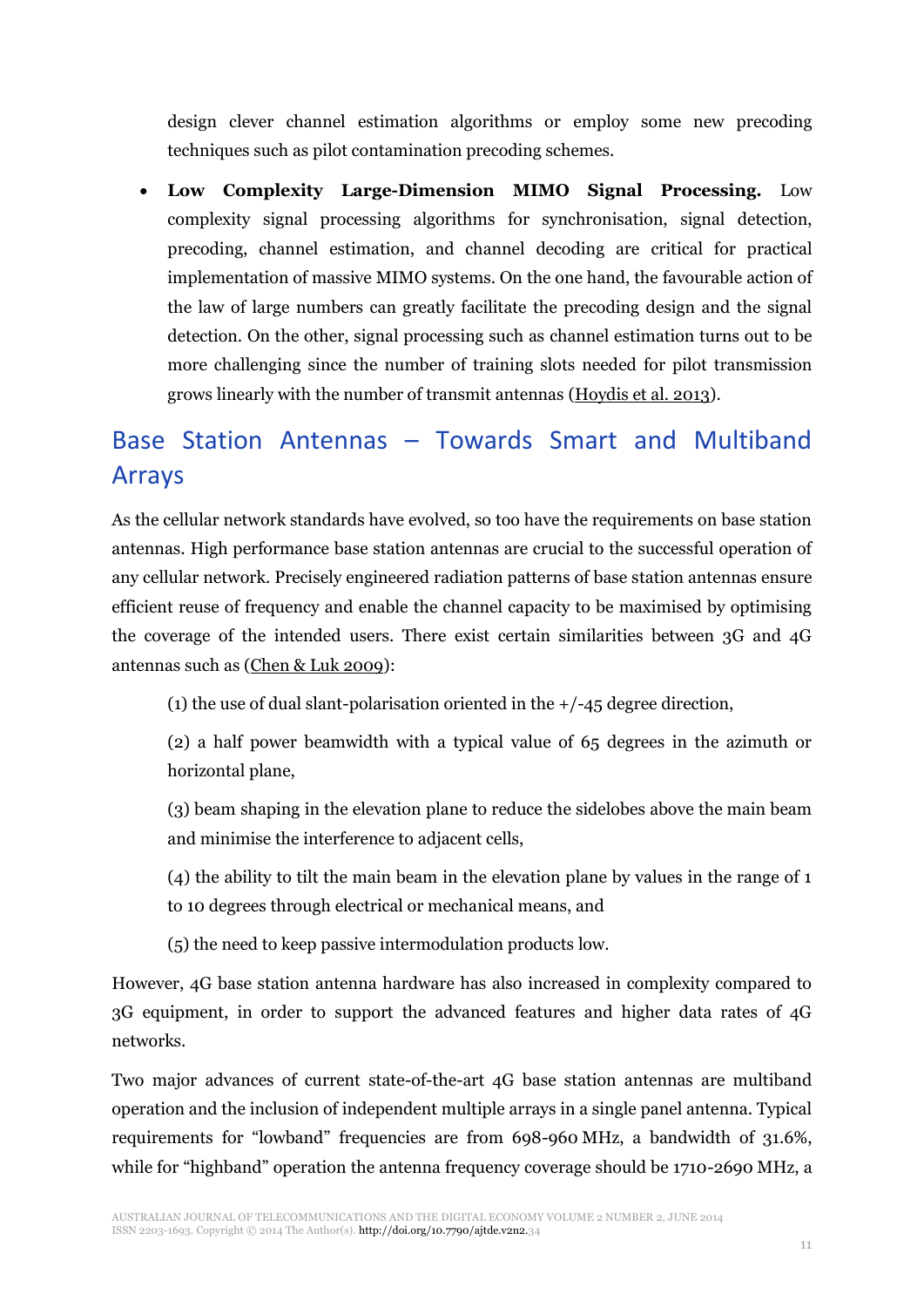bandwidth of 44.5%. These antenna bandwidths are considerably wider than what was required for 3G systems, particularly for highband operation, and have led to the development of ultra-broadband antenna designs. Such antennas are available in penta-band and hexa-band configurations.

One penta-band example from commercial supplier Kathrein supports dual polarisation (+/- 45 degrees) with one low band and four independent high band arrays and independent downtilt for each array [\(Kathrein-Werke KG 2014\)](#page-13-9). This antenna is capable of supporting 8 x 8 MIMO from a single panel, or offers the possibility of sharing a single antenna between multiple network operators that use different frequency bands. Integrating multiple antennas into one panel reduces capital expenditure in migrating from 3G to 4G because it simplifies installation and approval. It also reduces operating expenditure since site rental fees are reduced and a single antenna can potentially be shared between different network providers.

In addition to traditional base station antennas, the increased use of small cells in 4G networks requires dedicated small-cell antennas. These must be compact and unobtrusive as they are typically deployed to cover urban areas with very high data traffic. The gain of smallcell antennas is lower than base station antennas but they still have to support the advanced 4G features such as multi-band operation and MIMO capability by including multiple independent antennas.

Though it is too early to say exactly what 5G cellular networks will look like, it is possible to speculate on the most likely technology that will be used based on current research trends. The use of millimetre wave (mmWave) technology is expected to have a major impact on 5G networks [\(Roh et al. 2014\)](#page-13-10), and will further increase the complexity of 5G base station antennas. A scarcity of spectrum available for cellular communications at microwave frequencies combined with the need to provide increased data capacity has led researchers to look to mmWave bands.

Frequency bands that appear to have the most potential are 28-30 GHz, the unlicensed 60 GHz band that covers various portions from 57-66 GHz that is country specific, E-band 71-76 GHz and 81-86 GHz, and 92-95 GHz [\(Boccardi et al. 2014\)](#page-13-2). There will of course be significant regulatory changes required to make these mmWave bands available for cellular networks. Though the path loss is significantly higher at mmWave bands, particularly at 60 GHz where the oxygen absorption is large, this can be partially compensated for to some degree by the use of high-gain smart antennas that can steer the beam of radiation in both the azimuth and elevation planes. Due to the small wavelengths at mmWave bands it is possible to design high-gain arrays using a physically small aperture. Recent studies published by researchers from Samsung reported a mmWave prototype communications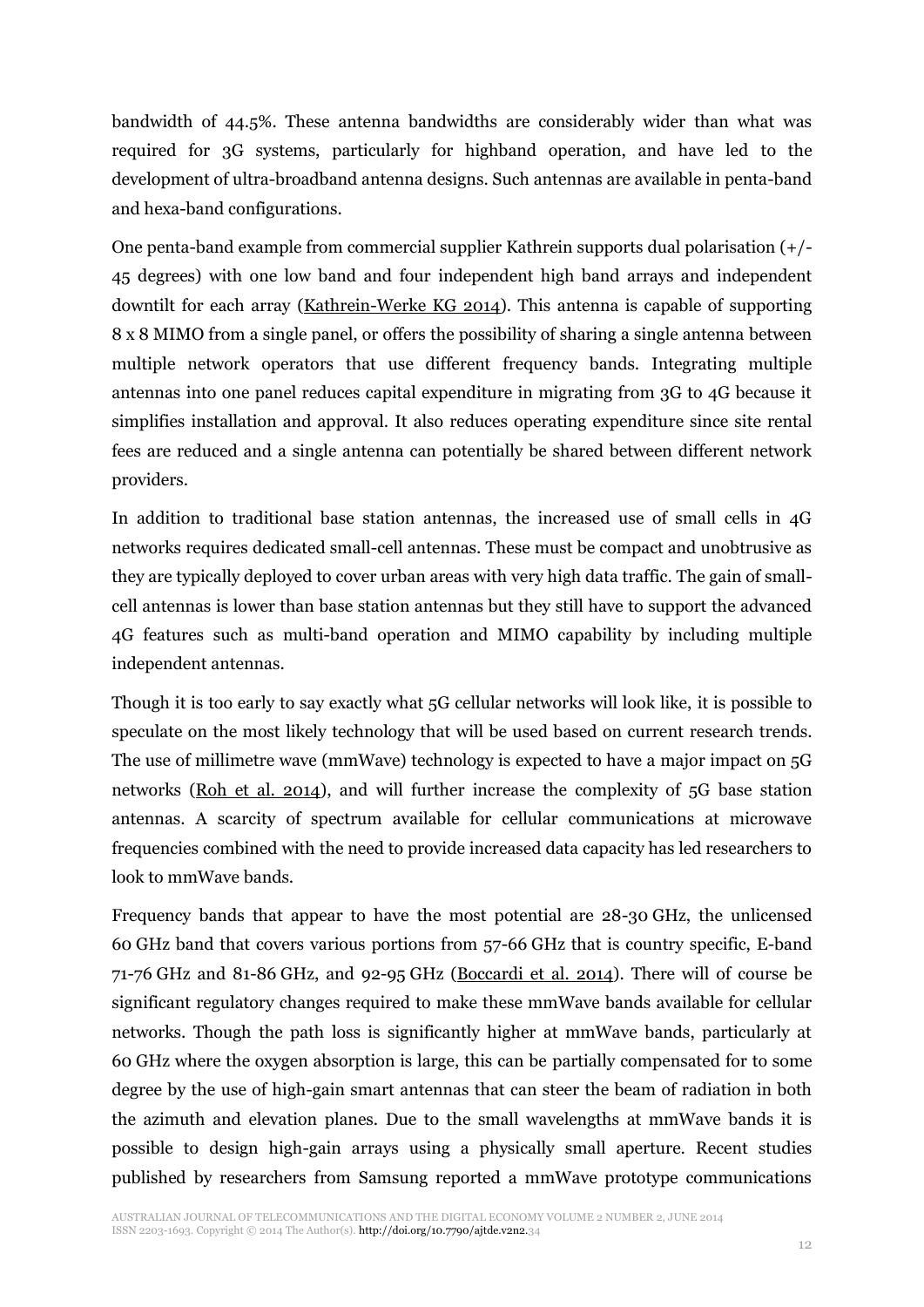system operating at 28 GHz with more than 500 MHz of bandwidth [\(Roh et al. 2014\)](#page-13-10). This system provided both indoor and outdoor coverage over a radius of a few hundred metres and was able to support data rates greater than 500 Mb/s.

It has been observed in field measurements that mmWave multipath channels are sparse in both temporal and spatial domains [\(Rappaport et al. 2013\)](#page-13-11). Thanks to the multipath sparsity, a large-scale hybrid array becomes a potentially better solution than a full digital array for mmWave cellular systems. In contrast to the full digital array, which uses a radio frequency front-end and digital baseband for each antenna element, a hybrid array consists of multiple analog subarrays with each subarray having its digital chain, as shown in Fig. 3.

Compared to the full digital array, it can not only provide significant savings in cost and complexity, but also achieve comparable performance. On the one hand, using a beamforming analog subarray such as a phased array can effectively collect or distribute signal energy by adjusting the phase of the received or transmitted signals. On the other hand, using an individual digital processing chain for each subarray can add multiplexing capability to the system. At the same time, it provides significant flexibility in beamforming design and improves the system's capability in dealing with multipath and multiuser interference.



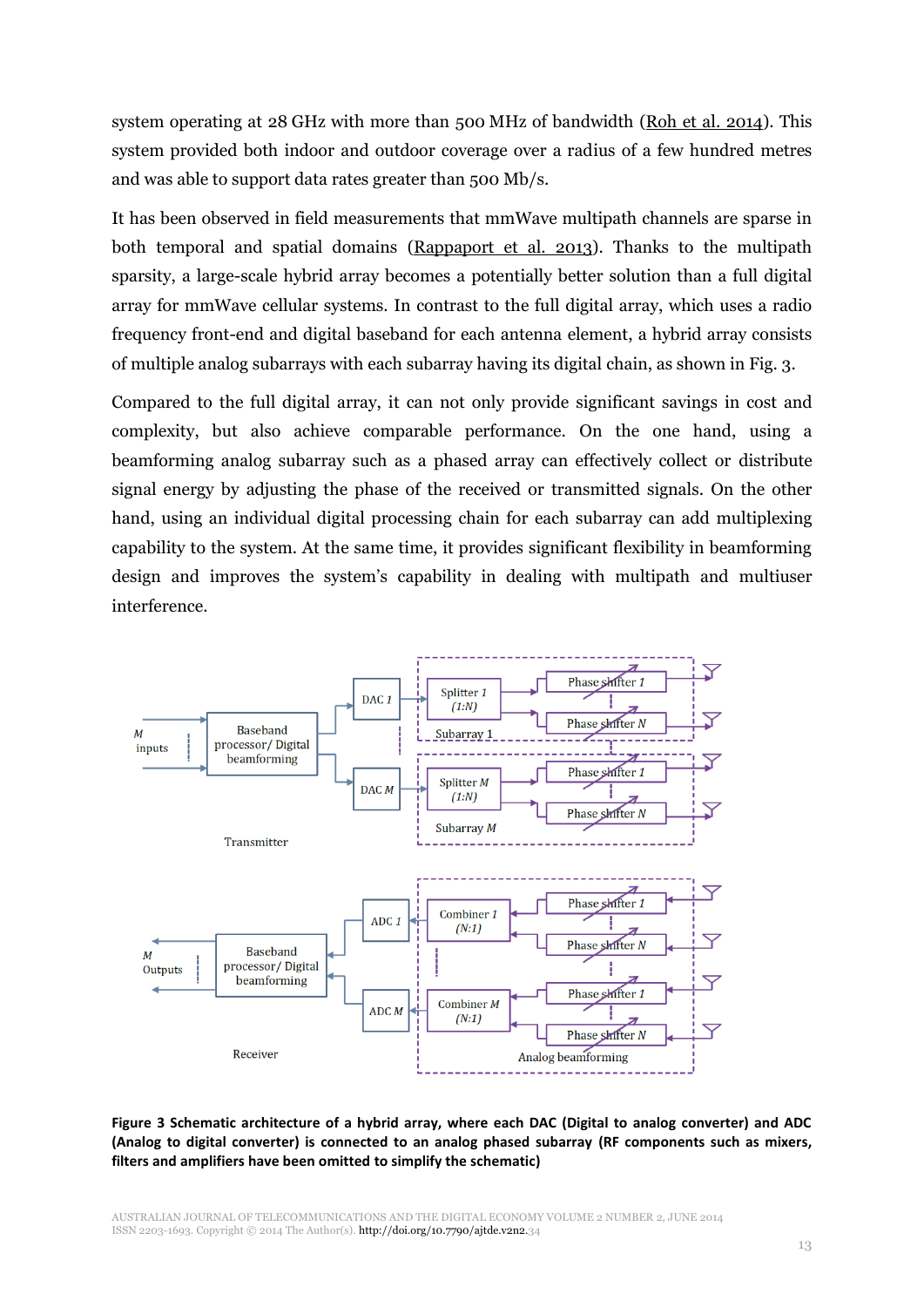## Conclusion

In this article, we have presented the evolution of cellular mobile networks in both international standards and enabling techniques. We reviewed key changes in every generation of mobile standards from 2G to 5G, and presented the migration of cellular layouts from rigid structure to random and dense small cells. We also discussed two potentially key techniques in 5G, massive MIMO and smart multiband antenna and antenna arrays. Overall, we see that a combination of the flexible cells and new spatial multiplexing techniques is a necessary path to ubiquitous broadband communications.

### References

- <span id="page-13-2"></span>Boccardi, F; Heath Jr., R. W.; Lozano, A.; Marzetta, T. L. and Popovski, P. 2014. 'Five Disruptive Technology Directions for 5G'. IEEE Communications Magazine: 74 – 80.
- <span id="page-13-8"></span>Chen, Z. and Luk, K. 2009. 'Antennas for Base Stations in Wireless Communications'. McGraw Hill.
- <span id="page-13-0"></span>Ghosh, A.; Zhang, J.; Andrews, J. G. and Muhamed, R. 2010. 'Fundamentals of LTE'. Prentice Hall, 2010
- <span id="page-13-7"></span>Hoydis, J. ; ten Brink, S. and Debbah, M. 2013. 'Massive MIMO in the UL/DL of cellular networks: How many antennas do we need?' IEEE Journal on Selected Areas of Communications 31(2): 160–171.
- <span id="page-13-6"></span>Jose J.; Ashikhmin, A. ; Marzetta, T. and Vishwanath, S. 2011. 'Pilot contamination and precoding in multi-cell tdd systems'. IEEE Transactions on Wireless Communications 10(8): 2640–2651.
- <span id="page-13-9"></span>Kathrein-Werke, KG. 2014. '694-6000 MHz Base Station Antennas, Filters, Combiners and Amplifiers for Mobile Communications'. Antenna Catalogue.
- <span id="page-13-3"></span>Lee, D.; Seo, H.; Clerckx, B.; Hardouin, E.; Mazzarese, D.; Nagata, S. and Sayana, K. 2012. 'Coordinated Multipoint Transmission and Reception in LTE-Advanced: Deployment Scenarios and Operational Challenges'. IEEE Communications Magazine: 148 – 155.
- <span id="page-13-4"></span>Lopez-Perez, D.; Guvenc, I.; de la Roche, G., Kountouris, M. ; Quek, T.Q.S; and Zhang, J. 2011. 'Enhanced intercell interference coordination challenges in heterogeneous networks'. Wireless Communications, IEEE, 18(3): 22 - 30.
- <span id="page-13-5"></span>Ngo, H. Q. ; Larsson, E. G. and Marzetta, T. L. 2013. 'Energy and spectral efficiency of very large multiuser MIMO systems'. IEEE Transactions on Communications 61: 1436–1449.
- <span id="page-13-1"></span>Qualcomm Incorporated. 2014. 'LTE Advanced: Evolving & expanding into new frontiers'. White paper.
- <span id="page-13-11"></span>Rappaport, T. S.; Sun, S.; Mayzus, R.; Zhao, H.; Azar, Y.; Wang, K.; Wong, G. N.; Schulz, J. K.; Samimi, M. and Gutierrez, F. 2013. 'Millimeter Wave Mobile Communications for 5G Cellular: It Will Work!'. IEEE Access 1: 335–349.
- <span id="page-13-10"></span>Roh, W.; Seol, J.; Park, J.; Lee, B.; Lee, J.; Kim, Y.; Cho, J. and Cheun, K. 2014. 'Millimeter-Wave Beamforming as an Enabling Technology for 5G Cellular Communications: Theoretical Feasibility and Prototype Results'. IEEE Communications Magazine: 106 – 112.